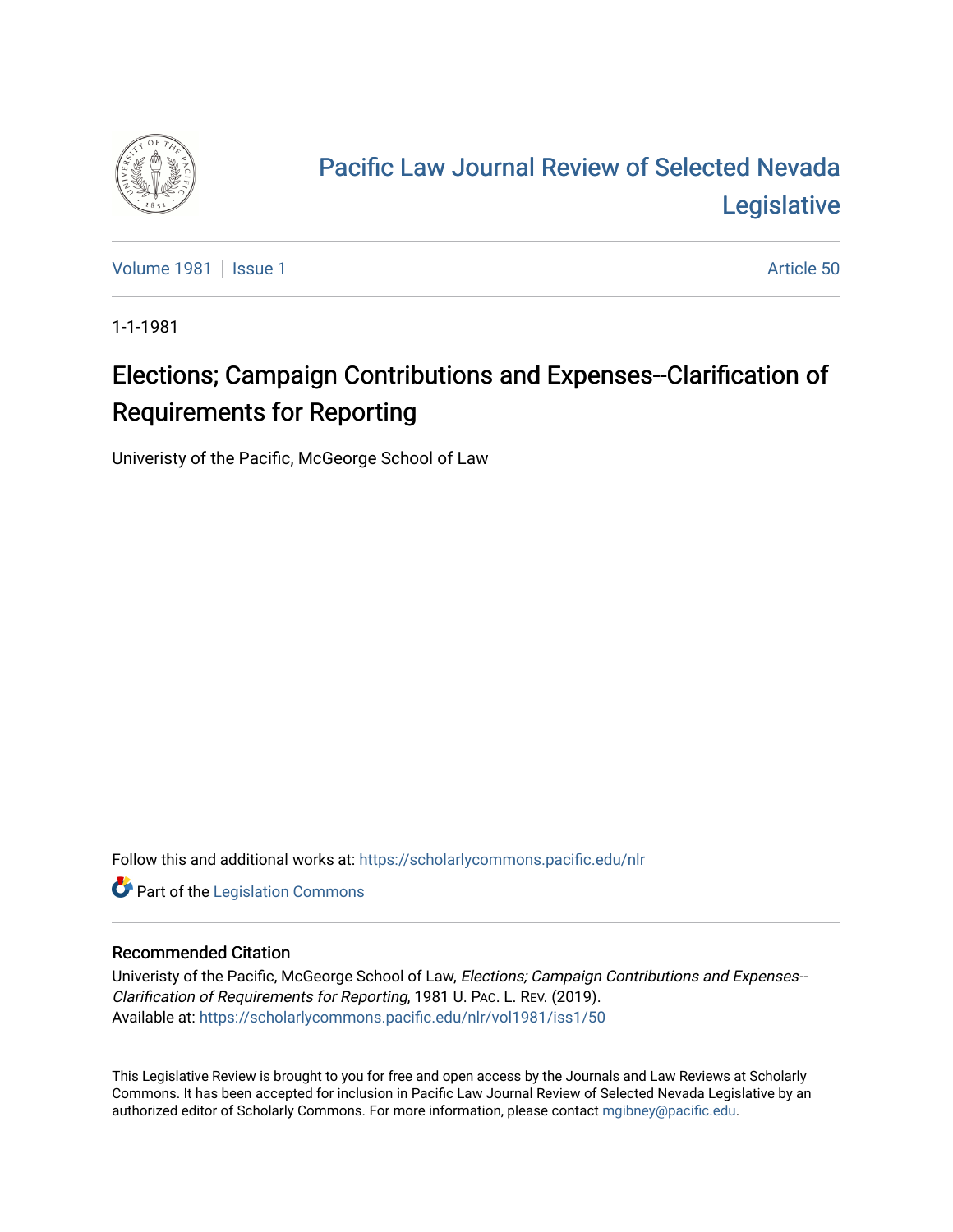## **Elections**

#### **Elections; campaign contributions and expenses--clarification of requirements for reporting**

N.R.S. §293.031 (repealed); §§294A.—-294A.— (new); §§294A.005, 294A.OIO, 294A.020 (amended).

SB 88 (Committee on Government Affairs); STATS 1981; Ch 399

Chapter 399 clarifies various requirements for reporting campaign contributions and expenses by a candidate<sup>1</sup> and modifies pertinent definitions? Prior to the enactment of Chapter 399, campaign contribution was defined as including gifts, subscriptions, pledges, loans, conveyances, deposits, payments, transfers or distributions of money, and payments by any person, other than a candidate, of compensation for the personal services of another that are rendered without charge to the candidate.<sup>3</sup> Chapter 399 amends this definition, deleting subscriptions and pledges and adding transactions of anything of value other than volunteered services.4 Prior law defined campaign expenses as all expenditures contracted or made for television, radio, billboard, poster, or newspaper advertising and all other expenditures contracted for or made in direct futherance of the candidate's campaign if made during the period from the first day that a certificate of candidacy may be filed through the general election.<sup>5</sup> Chapter 399 modifies this definition by. removing the condition that the specified expenditures occur in any specific time period.<sup>6</sup>

Prior to the enactment of Chapter 399, the filing dates specified for reporting campaign contributions and expenses and the periods these reports covered applied to recall7 and special8 elections *as well as* primary<sup>9</sup> and general<sup>10</sup> elections.<sup>11</sup> Chapter 399 provides separate filing

4. N.R.S. §294A.— 4.

*Selected 1981 Nevada Legislation* 

<sup>1.</sup> N.R.S. §294A.005 (definition of candidate).

<sup>2.</sup> *Compare* N.R.S. §294A.— 4 (definition of contribution) *with* **STATUTES OF NEVADA 1979, c. 328, §1**, at 488 (enacting N.R.S. §294A.010 5); *compare* N.R.S. §294A.— 3 (definition of campaign expenses) *with* STATUTES OF NEVADA 1975, c. 719, §2, at 1483, 1484 (enacting N.R.S. §293.031).

<sup>3.</sup> STATUTES OF NEVADA 1979, c. 328, §1, at 488 (enacting N.R.S. §294A.010 5).

*<sup>5.</sup>* STATUTES OF NEVADA 1975, C. 719, §2, at 1483, 1484.

<sup>6.</sup> *Compare* N.R.S. §294A.- 3 *with* STATUTES OF NEVADA 1975, c. 719, §2, at 1483, 1484.

<sup>7.</sup> *See generai(Y* NEV. CONST. art. II, §9; N.R.S. §§306.010-306.130 (requirements and proce-dures in recall elections).

<sup>8.</sup> *See generally* N.R.S. §306.020 (conduct of special election).

<sup>9.</sup> *See id.* §293.080 (definition of primary election).